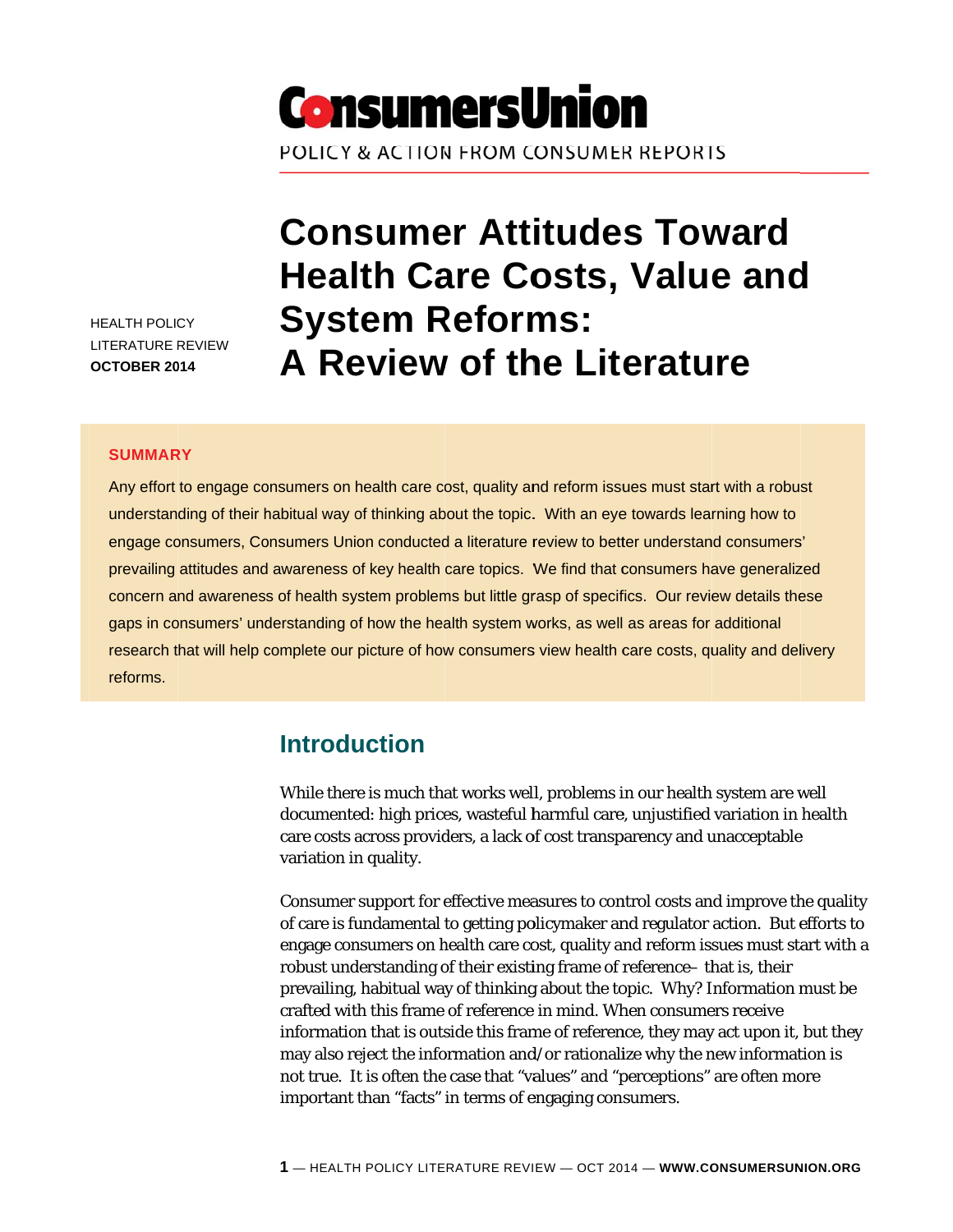With an eye towards learning how to engage consumers, Consumers Union conducted a literature review to better understand consumers' prevailing attitudes and awareness of six key health care topics:

- 1) cost of health care;
- 2) paying for health care;
- 3) quality of health care;
- 4) getting health care ("delivery system");
- 5) reforming health care;
- 5) priorities (health care system improvement relative to other issues); and
- 6) taking action.

We hoped to learn whether current research was sufficiently robust to inform a consumer engagement strategy.

### **Costs of Health Care**

Consumers generally define health care costs as what they pay at the time of service – their out-of-pocket costs, including insurance premiums, deductibles and co-pays.1,2 Thinking about health costs more systematically is not at the forefront of their minds.

Consumers felt the strain of rising health care costs on their pocketbooks,<sup>3</sup> and were struck by how rapid the increase has been in their lifetimes.<sup>4</sup> Participants in a Minnesota focus group identified affordability as the biggest health care challenge among ten choices.<sup>5</sup> This was true across all political ideologies and identities. 6 Respondents in another group of forums agreed that the cost issues pose the greatest threat to the American health care system.7

The cost of health care affects consumer use of services--almost half of those who skipped care in 2012 did so because of cost concerns.<sup>8</sup> In 2013, more than onethird of U.S. adults went without recommended care, did not see a doctor when they were sick, or failed to fill prescriptions because of costs.9

Cost concerns are not universal, however. Some felt the rising costs were affecting their families' financial situation and others did not. Among people with a serious illness (both insured and uninsured), 20 percent considered the cost of healthcare to be a very serious problem for their families' financial situation, 23 percent somewhat serious, 10 percent not too serious, and 47 percent not a problem.10 When asked about affordability in a different way, however, only 30 percent of Americans say they are confident that they can afford the care they need without suffering economic hardship.11 Additionally, almost one in five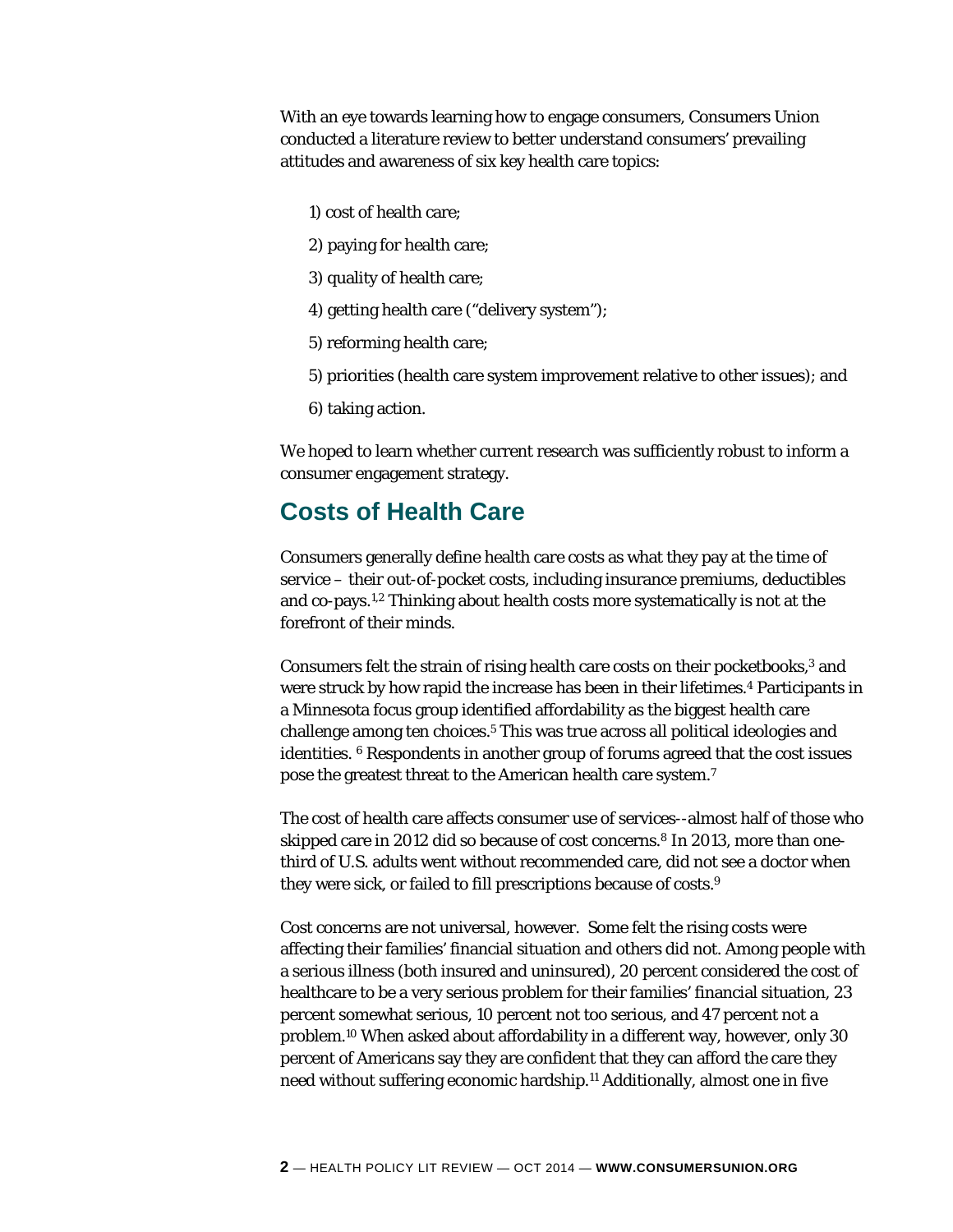insured consumers feels somewhat "insecure" that their insurance will shield them from cost-related impacts.12

When asked to identify the cause of rising health care costs, consumers were quick to talk about insurance and pharmaceutical companies, hospital costs, and fraud. Some also included doctors as a cause.13,14,15 Many consumers focused on reasons why people might need more medical care – poor nutrition, lack of exercise, pollution,  $stress<sup>16</sup> - but relatively few consumers attribute rising costs to$ the increased number of Medicare beneficiaries and/or more people on Medicaid.<sup>17</sup>

Just before open enrollment for 2013 began, 51 percent of the general public and 67 percent of the uninsured said that they did not have enough information about the Affordable Care Act to know how it would impact their families' costs.18

### **Paying for Health Care**

Americans are uncomfortable talking about the role money plays in delivering their health care to them, and insist that dollars should not be a part of the care equation.19 In general, Americans do not want to think about how and when health care providers are paid for delivering their health care.20 Linking money or payment to their health and health care makes them uncomfortable at best, very angry at worst.21

Consumers are generally unaware of how we pay for health care or how insurance works.22 Consumers have little to no knowledge about how the current reimbursement process works.23 Until moderators explained the system in one study, consumers were unaware that we pay for our health care by paying for each service separately (fee-for-service).<sup>24</sup>

Consumers find information on the cost of care difficult to obtain because insurance companies consider their cost information to be proprietary, and providers often do not have information on costs of procedures to share with consumers. When they do get the information, it is difficult to understand because the bill is often received in pieces and long after they have received treatment for a procedure, the costs are often without explanation, and consumers do not receive adequate assistance with understanding their bills.25

### **Quality of Health Care**

Consumers find it hard to believe that a provider, and certainly not their provider, could deliver truly substandard care.26 Most consumers believe that more care, newer care, and more costly care is better care. 27,28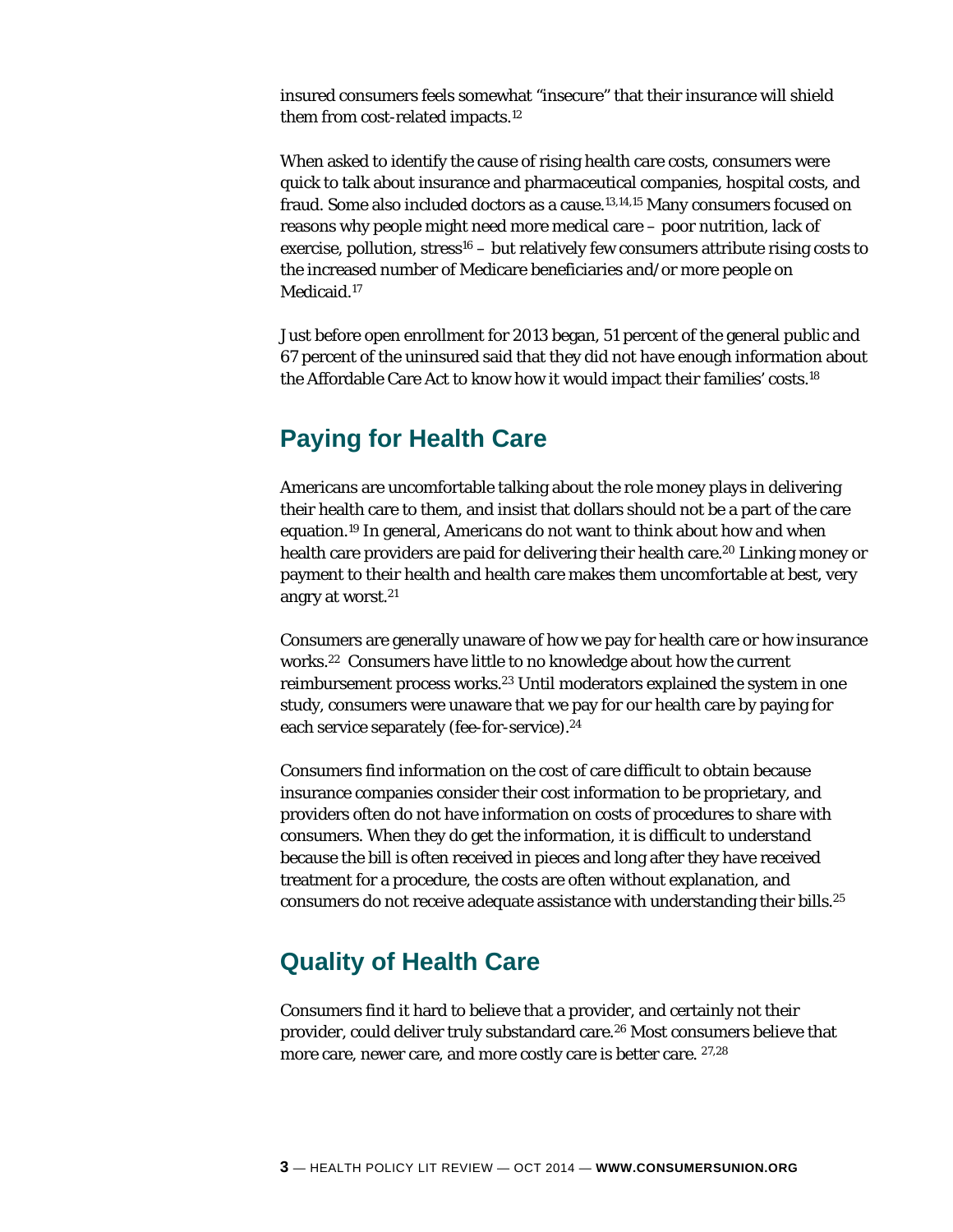Many consumers believe that high-quality care is necessarily expensive and that low-cost care means needed care is being withheld, or is being provided by less competent professionals.29,30 In the absence of other usable signals of quality, consumers will rely on cost as a proxy.31 One survey, however, found some consumers do not believe that the cost and quality of care are positively associated.32

In a series of experiments, one set of researchers found that it was possible to get consumers to choose high-value health care by using a well-designed report that combined costs and quality.33 The researchers found that making the quality information easy-to-interpret and highlighting high-value options improved the likelihood that consumers would choose those options.

### **Getting Health Care ("Delivery System")**

While consumer views on the general performance of the health care system are mixed, consumers have a great deal of respect for the system's clinical capabilities. 34 Most Americans say they are satisfied with their health services (71 percent in national polls).35 However, when they are dissatisfied, insured and uninsured people alike cite high costs, poor service delivery, bad customer service, and access/availability as their main complaints.<sup>36,37</sup>

Just over 60 percent of Americans have considerable trust in their own doctors, and doctors in general are among the mostly highly trusted professionals.<sup>38</sup> Consumers rely heavily on their doctors for information, interpretation, and guidance on treatment options, and may be reluctant to question or challenge what a doctor advises.<sup>39</sup>

Despite having considerable trust in their doctors, many participants in one study talked about quitting many doctors, perhaps before finding a practitioner they trusted.40 Additionally, though most consumers are highly satisfied with their own primary care doctors,<sup>41</sup> they believe uneven quality exists elsewhere in the health system. This sometimes manifests itself as believing that specialists and renowned hospitals provide better care than primary care physicians or public hospitals.42

A common complaint among consumers is the desire to spend more time with their physicians, and to have better coordinated care among their various providers.43 Of American adults surveyed in one study, 47 percent had experienced failures of coordination, such as doctors not sharing information with other medical professionals or not informing patients about their test results.44 Many participants in another study described the services they received from health-care providers as impersonal and inefficient, particularly for uninsured patients.45

Data from the Deloitte *2009 Survey of Health Care Consumers* show that only 27 percent of consumers report that they understand how the health system works,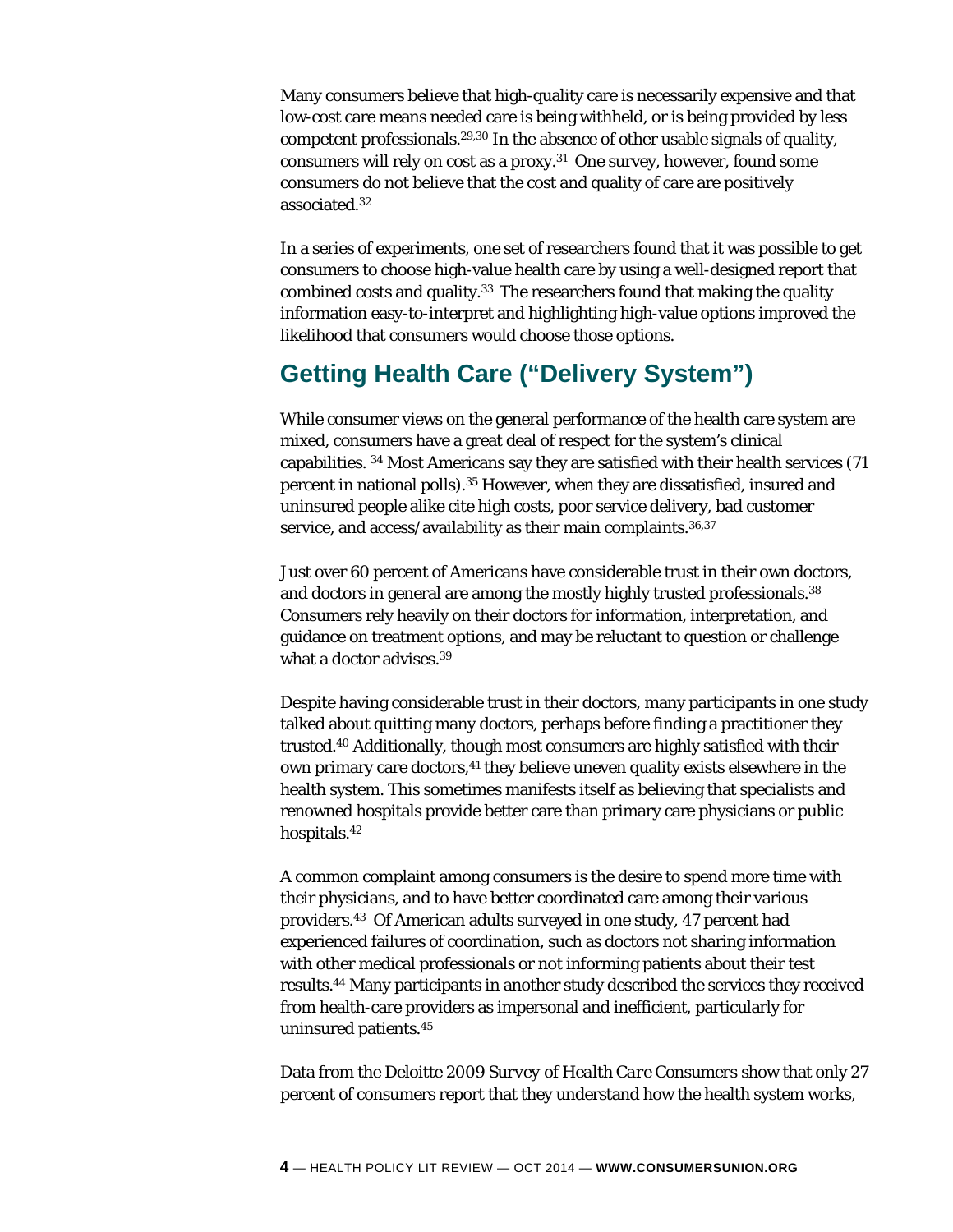with 16 percent reporting that they have no understanding or very slight understanding.46

### **Reforming Health Care**

Most consumers believe that the American health care system is in need of reform, with seven out of ten adults saying the system needs fundamental change or complete rebuilding.47 In another study, 75 percent of U.S. adults said their health system needs to undergo fundamental changes or be rebuilt entirely.<sup>48</sup> Though specific reasons for change were not addressed, American consumers in the same study felt that the cost of care is prohibitive and that they spend too much time dealing with insurance paperwork and disputes.49

Consumers are interested in what communities and individuals can do to promote better health, but do not think that prevention efforts alone can solve the health care spending problem.50

Another idea, the use of electronic communication when clinically appropriate, has both perceived advantages and disadvantages.51 Perceived advantages include convenience, patient satisfaction, efficiency, and safe, high-quality care, and a perceived disadvantage was more work for providers. Overall, there appears to be little demand by providers or patients for using electronic communication.<sup>52</sup>

Consumers have varying ideas about the creation of a better payment system for health care. A flat fee payment system was perceived with skepticism, with some consumers feeling this system would give the patient a sense of control, prevent doctors from over-testing and over-treating, and allow doctors to focus more on taking care of patients rather than dealing with insurance companies. However, these positives were balanced by fears that charging flat fees may lead doctors to skimp on care and that flat fees would have to reflect regional variations in the cost of living.53

A performance-based pay system sparked ambivalence.<sup>54</sup> Some felt this system would make doctors work harder, but most felt that it wouldn't work because doctors are well paid and perhaps greedy and would game the system or turn away sicker patients who were unlikely to earn them sufficient performancebased pay.55 In general, consumers do not want to think or talk about how, when or why their health care providers are paid.56

Many health care experts are eager to advocate for evidence-based health care and the use of comparative effectiveness research, but consumers do not fully understand these concepts.57 Consumers perceive the use of these strategies for decision-making as limiting their choice of providers, inappropriately interfering with physicians' recommendations for treatment, or appearing to ration care based on cost.58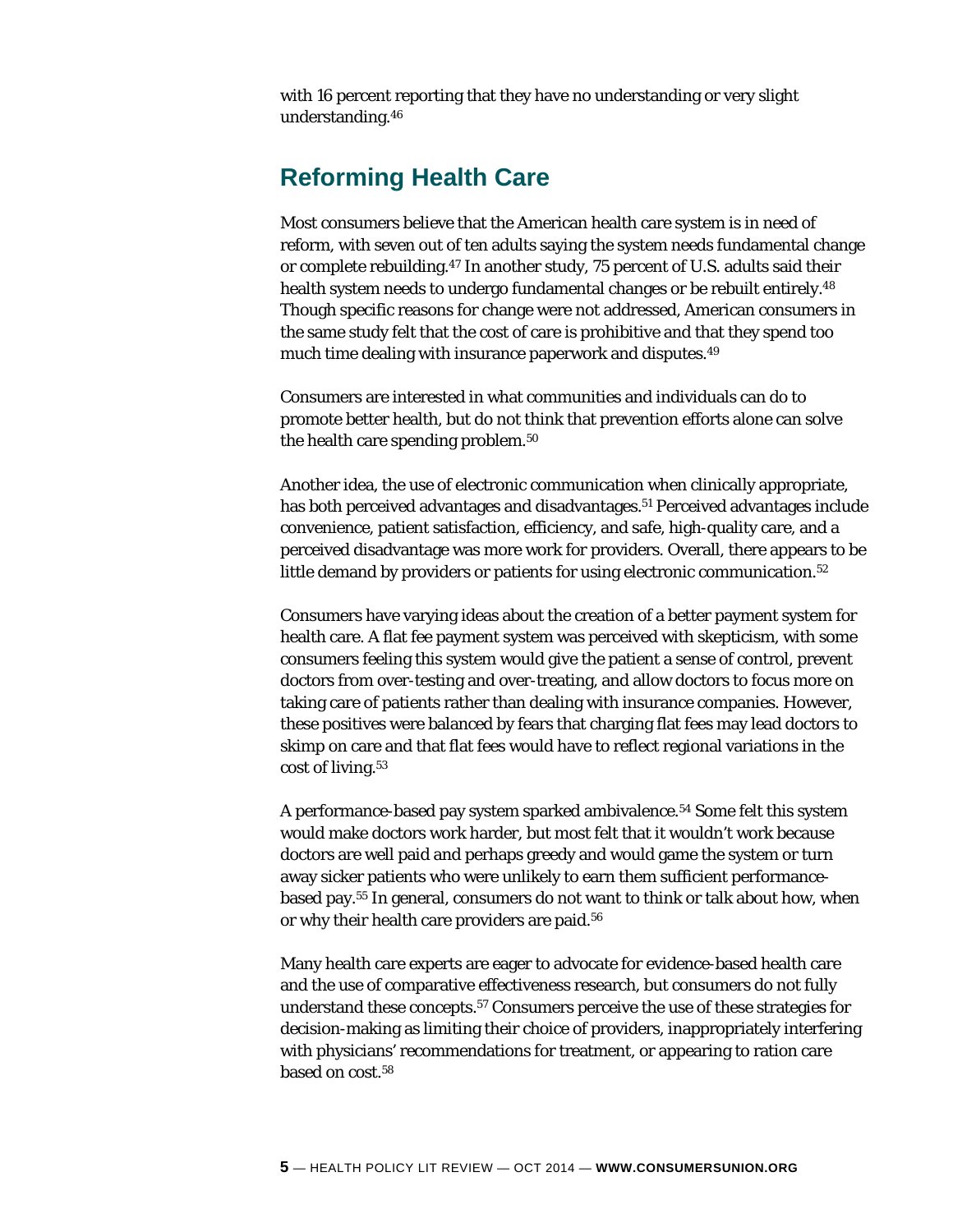While consumers do not want to discuss payment and reform, they do want changes in care delivery – and these changes open the door to the conversation. Patients want to spend more time with their physicians, and they want the care they receive from different doctors to be better coordinated among them. While they are not keen to think about the role of money in their own personal health care, they are open to hearing about new methods of structuring the system if it would result in more of what they want without more cost to them.59

The idea of integrated health care delivery systems is somewhat popular with 52 percent of consumers saying that these systems have great potential to reduce overall costs and spending, 49 percent saying it would provide greater value to consumers, and 46 percent saying it would deliver better quality of care than a system of independent practitioners and hospitals.<sup>60</sup> Nearly half the participants in a Minnesota focus group said that coordinated care is an essential strategy to reducing health care costs. 61

A single-payer system elicited a divide among consumers, with polling from 2009 showing that 40 percent of respondents favored a single-payer system and 56 percent opposed it.62

A popular idea among academics and some policymakers gives consumers the ability to shop around for health care. However, this idea seems challenging to most consumers, who feel that comparing prices would be difficult because patients don't necessarily know in advance what combinations of tests and treatments they will need.63

Data from the Deloitte *2012 Survey of U.S. Health Care Consumers* found that many consumers say they would like more transparency from both doctors and hospitals regarding the quality of care and prices.<sup>64</sup> Three quarters of respondents in one survey believed that providers should publish quality information online while two thirds said price should also be published online. 65

Consumers can understand the idea of value if it is presented in a way that is relatable to other choices that they make outside of health care. Data presented needs to be clear and easy to understand, because while many agreed that they would use this information in making health care decisions most would only be willing to look at the information for a few minutes.<sup>66</sup>

When consumers are presented with value data that includes both cost and quality, they often draw on their experiences using similar information when purchasing other products and services, such as using customer reviews, product quality ratings like *Consumer Reports*, and price comparisons, and envision using a similar process to help them choose health care providers or a health plan.67

One study found that consumers did not expect or even want their doctors to have price information, rather they wanted doctors to focus on their care and not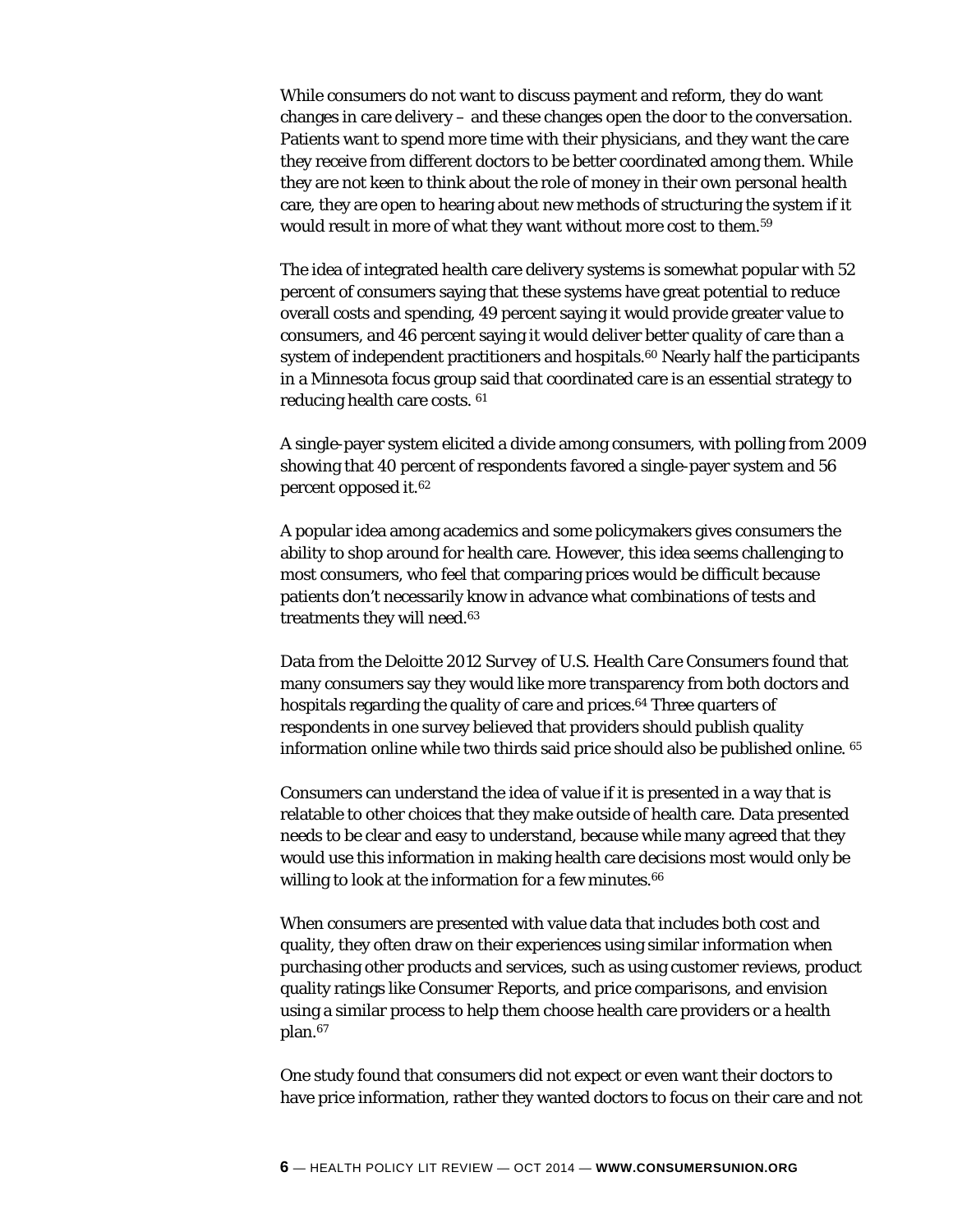prices, feeling that appointments are short and they want to spend time talking through their medical concerns in the few minutes they have to see their doctor.<sup>68</sup> However other studies found that consumers repeatedly said they wanted to see a resource, or the ability to ask their doctor, to better understand what a particular test or procedure would cost before they agreed to it, and wanted to comparison shop among providers when possible.<sup>69</sup>

There is tension about how and how much the federal government should be involved in health care. Most favor limiting annual increases in insurance premiums, getting generic drugs to market more quickly, and restricting pharmaceutical companies' marketing to physicians. But more conservative individuals did not like the idea of government price setting.70

This tension reflects consumer beliefs regarding health care as a right vs a commodity in American society. In a Minnesota focus group, participants agreed that citizens had the right to expect affordable health care. 71 Another study found that a large number of consumers saw health care as a public good, and that everyone deserves at least minimal care. 72

### **Priorities (Health System Improvement Relative to Other Issues)**

Consumers believe that the U.S. spends more money than other countries on health care- but do not know if that is a good or bad thing.<sup>73</sup> When asked if health care costs are a problem for the country, 65 percent believed it was a very serious problem, and among the sick 73 percent believed it was a very serious problem. Furthermore, 65 percent believed the problem had gotten worse in the last five years and 70 percent of the sick believed it had gotten worse.<sup>74</sup>

In one study, before being informed by moderators about aggregate health care spending as a national problem, consumers had not necessarily considered it a national problem. However, they were eager to learn. Only one third of consumers who filled out pre-discussion surveys in the study agreed that the country is spending more on health care than it can afford.75

In 2102, consumers in one study identified the economy (35 percent) as the most pressing issue in America, with unemployment (17 percent), health care (16 percent), the federal budget deficit (13 percent), and education (12 percent) as the next most frequently selected pressing issues.76

### **Taking Action**

In general, consumers feel disempowered to change the complicated and troubled health care system, though many believe that further deliberation among consumers could raise public awareness and would constitute an important step towards constructive change.<sup>77</sup>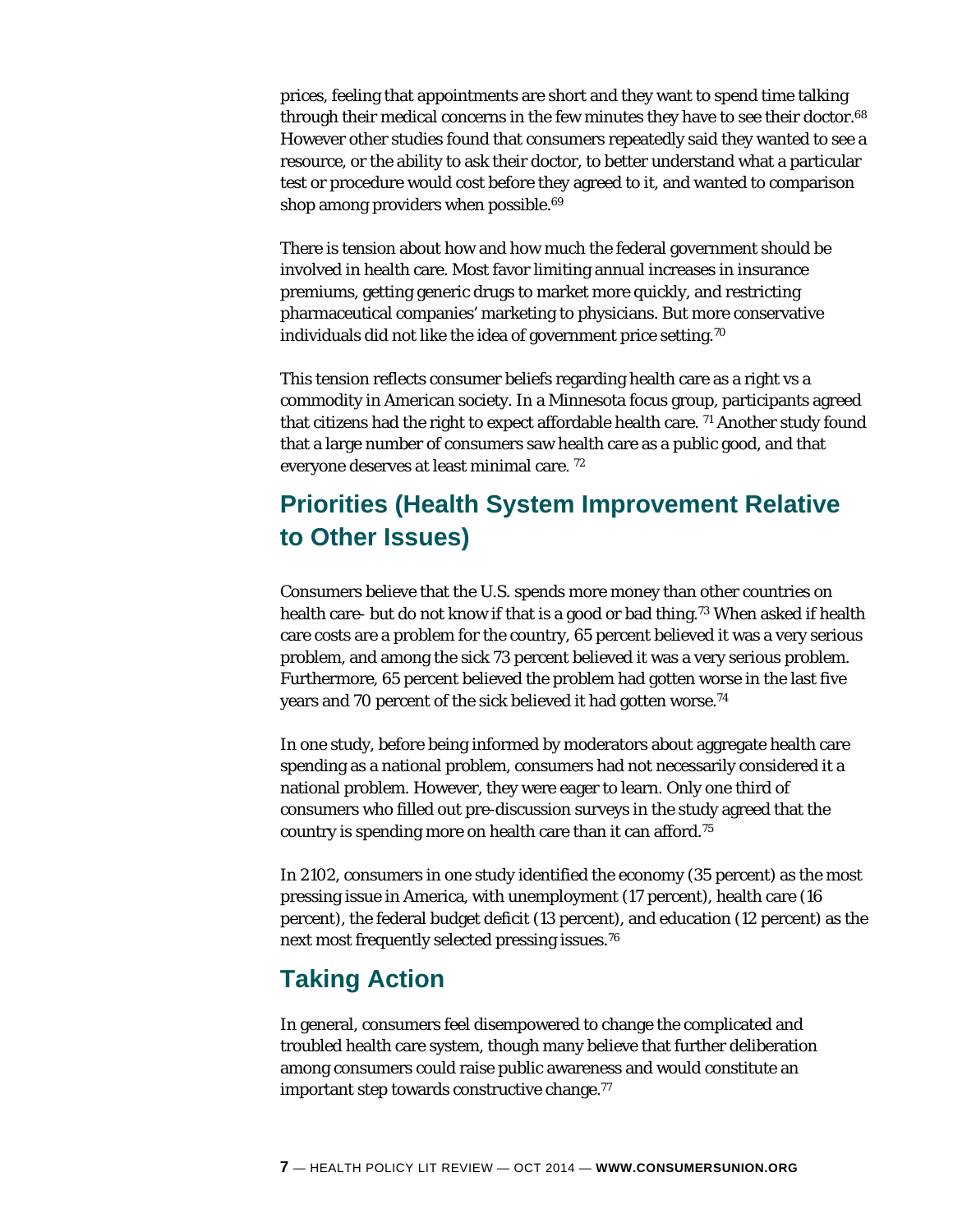Consumers are not motivated to address high costs because it's 'what's good for the country' or 'what helps the economy' or even 'what can increase jobs across the nation' – they are motivated because they believe it is what can save them money.78

When working to activate consumers on issues of health care costs, reform is not a popular word to use –the term "improvements/changes to the payment and reimbursement system" is better liked among consumers.79 Consumers also do not like to discuss efficiency and value, which makes people feel that their care will be cheapened, time with their physician will be lessened, or - worst of all that their care will be curtailed.<sup>80</sup> Instead, frame the conversation as "spending" dollars more wisely" – not cutting costs from the system.<sup>81</sup>

Consumers are ambivalent towards messages about changing the way health care is reimbursed to help physicians overcome barriers to practicing medicine in a more consumer-friendly manner. While they like their own doctors, they have little sympathy for the complaints of physicians. These feelings were especially strong when discussing incentivizing doctors for doing things they do not currently get paid for, or "rewarding" them for providing high-quality care.82

People do not initially believe that doctors should be paid more to coordinate care, but certainly want coordination between their different doctors' offices to be improved. Therefore, phrases like "improving care by having doctors and nurses and other medical professionals work together more" elicit positive reactions.<sup>83</sup> Consumers react poorly to messages of getting the wrong tests or medication but respond more positively when the issue is framed as, "[making] sure you get the right medications and tests."84 Additionally, people want to hear about actions being taken, not ideas being discussed – instead of "our doctors and hospitals are *talking* about" say "our doctors and hospitals are *working* with".85 Finally, consumers do not prefer the term "high-value care"; instead, terms like "highquality care at a reasonable price" or "high-quality care at an affordable cost" are preferred.86

Consumers' interest in applying cost information to decision-making is high when they have a high level of exposure to out-of-pocket costs, a non-severe or non-urgent condition, or few or no preconceptions about the quality of providers.87 Consumers are more likely to use information on cost when they have the time and energy to consider treatment options, so present costs for procedures that allow consumers this time, such as joint replacement or maternity instead of a heart attack.<sup>88</sup> Additionally, because the same cost can mean something different to different people, clear labels and definitions that explain who a cost applies to, what is included in the cost, and the certainty of the cost may help consumers interpret the information correctly.89

Consumers trust only a few sources for information about health care costs. As noted above, 61 percent of Americans have considerable trust in their own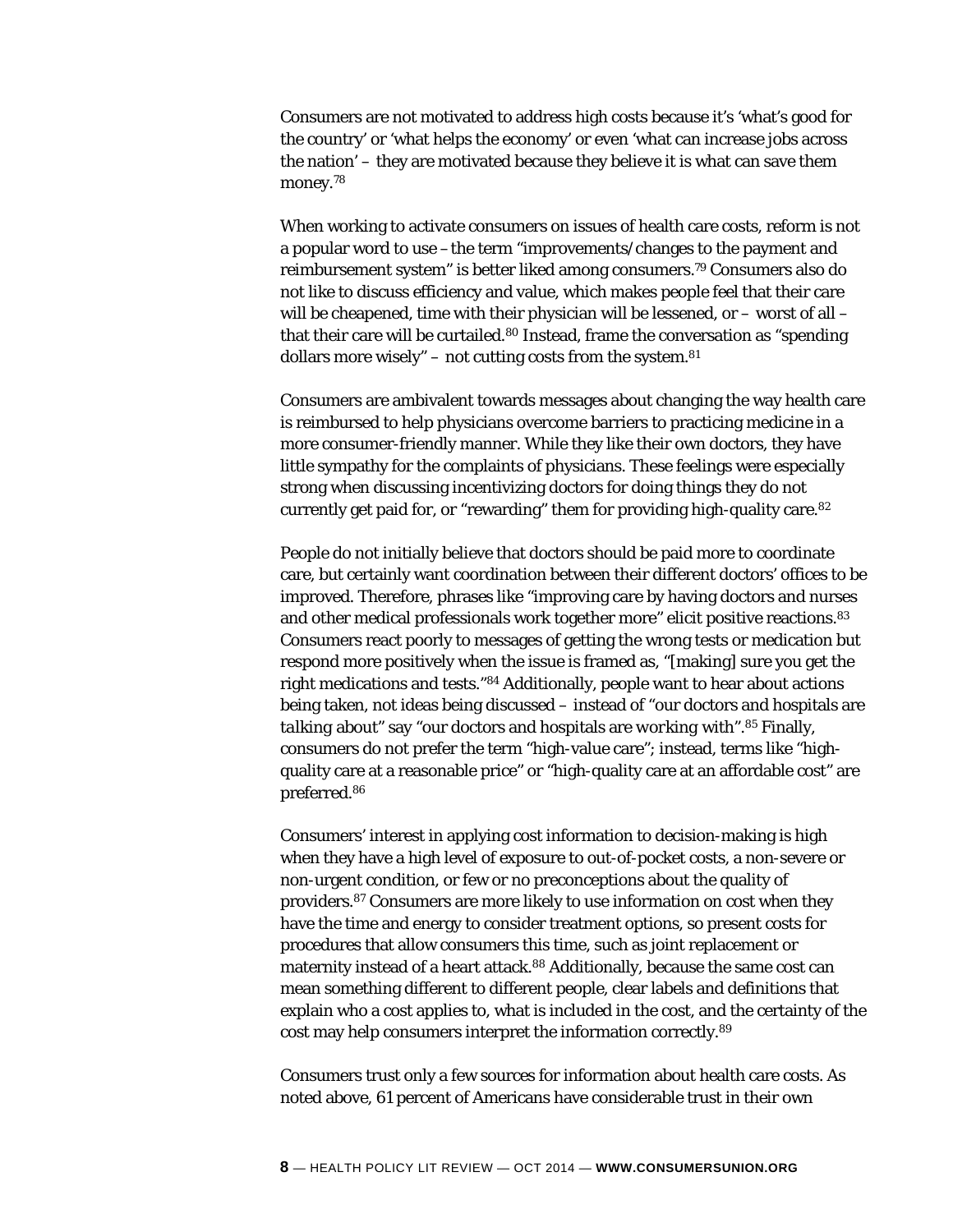doctors, and doctors in general are among the mostly highly trusted professionals.90 Medical associations and societies are highly trusted by 51 percent of consumers, followed by academic medical centers and teaching hospitals at 50 percent.<sup>91</sup> Independent companies, organizations or associations, employers, and government agencies are other trusted sources of information by at least a quarter of consumers (numbers vary depending on the survey).92 Consumers are more likely to trust cost information from organizations that are reputable and do not have a financial motive in presenting the information.<sup>93</sup> Insurance companies are not highly trusted.94

When explaining measures, quality, and guidelines, consumer concerns can be defused by emphasizing that national medical experts/organizations created the guidelines, and that they are based on scientific evidence and are not binding for anyone.95

While both men and women expressed deep commitment to their doctor-patient relationship, men were far more ready to consider quantifying the relationship in terms of care-provided-for-dollars-earned. Women, in contrast, almost always spoke of the relationship in much more personal terms, and repeatedly expressed concerns that data alone do not provide information on the patient's personal experience with the doctor. Communications research has shown that women are typically a family's gatekeeper to the health care system and choose doctors for family members.96

### **Conclusion**

If we are to engage regular consumers in a national debate to stem rising health care costs, and to measure and improve quality, we need to meet consumers where they are. We need to understand their values and perceptions in order to harness their energy and political.

With respect to consumer attitudes towards the affordability of health care, this review shows that survey data do not paint an entirely uniform picture. Although consumers widely recognize that health care is very expensive in the U.S., they do not answer health care affordability questions in a consistent manner. For example, about 45% of the seriously ill considered health care costs to be a very serious or somewhat serious problem. 97 However, when an affordability question was asked in a different way, only 30% said they were confident that they could afford the care they needed without suffering economic hardship.

Our review also found important gaps in consumers' understanding of how the health system worked, as well as gaps in the evidence that may delay our ability to engage consumers on these topic. According to the literature we reviewed, consumers have generalized concern and awareness of health system problems but little grasp of specifics. In part, this is because their understanding of the "health care system" is based almost exclusively on their personal experiences.<sup>98</sup>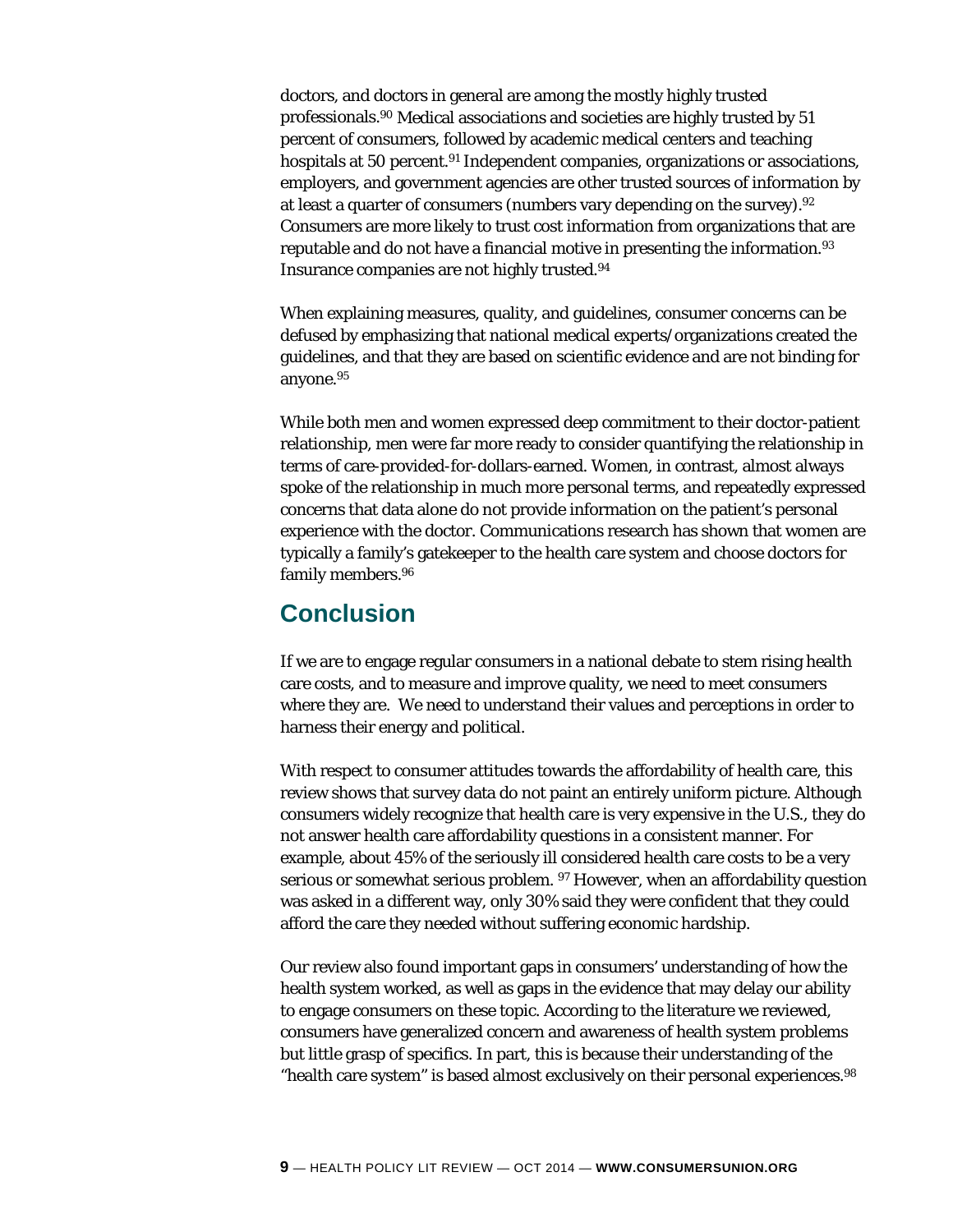Specific gaps in consumers' understanding appear to include:

- reasons why health care costs are so high;
- how providers are paid by insurers;
- role of comparative effectiveness research and evidence-based guidelines; and
- reforms that might improve care coordination and/or provide better value.

The literature we reviewed also did not contain very robust information on the following consumer topics:

- Patient Safety **--** very little is known about consumers' attitudes towards patient safety. There is a perception, though not well documented, that health system variation in provider treatment styles and treatment intensity is not widely recognized among consumers. 99
- High health costs as a proxy for quality there is mixed information about whether consumers believe high health costs signal high quality.
- $\bullet$  Affordability as mentioned above, there is conflicting information on how worried consumers are about costs and not being able to afford care. Consumers' views may be very sensitive to how the question is framed.
- Taking actionmore information is needed on how to frame the issues of high cost and medical delivery reform in a way that will harness consumer outrage and dissatisfaction to push policymakers to take action.

*Sarah Melecki, CU policy intern, is the primary author of this report. Victoria Burack, policy analyst and Lynn Quincy, Associate Director, provided significant review of the draft. The review was originally conducted in February of 2014 but not publicly released until October. Hence, it does not incorporate new research that may have been released since February of 2014.*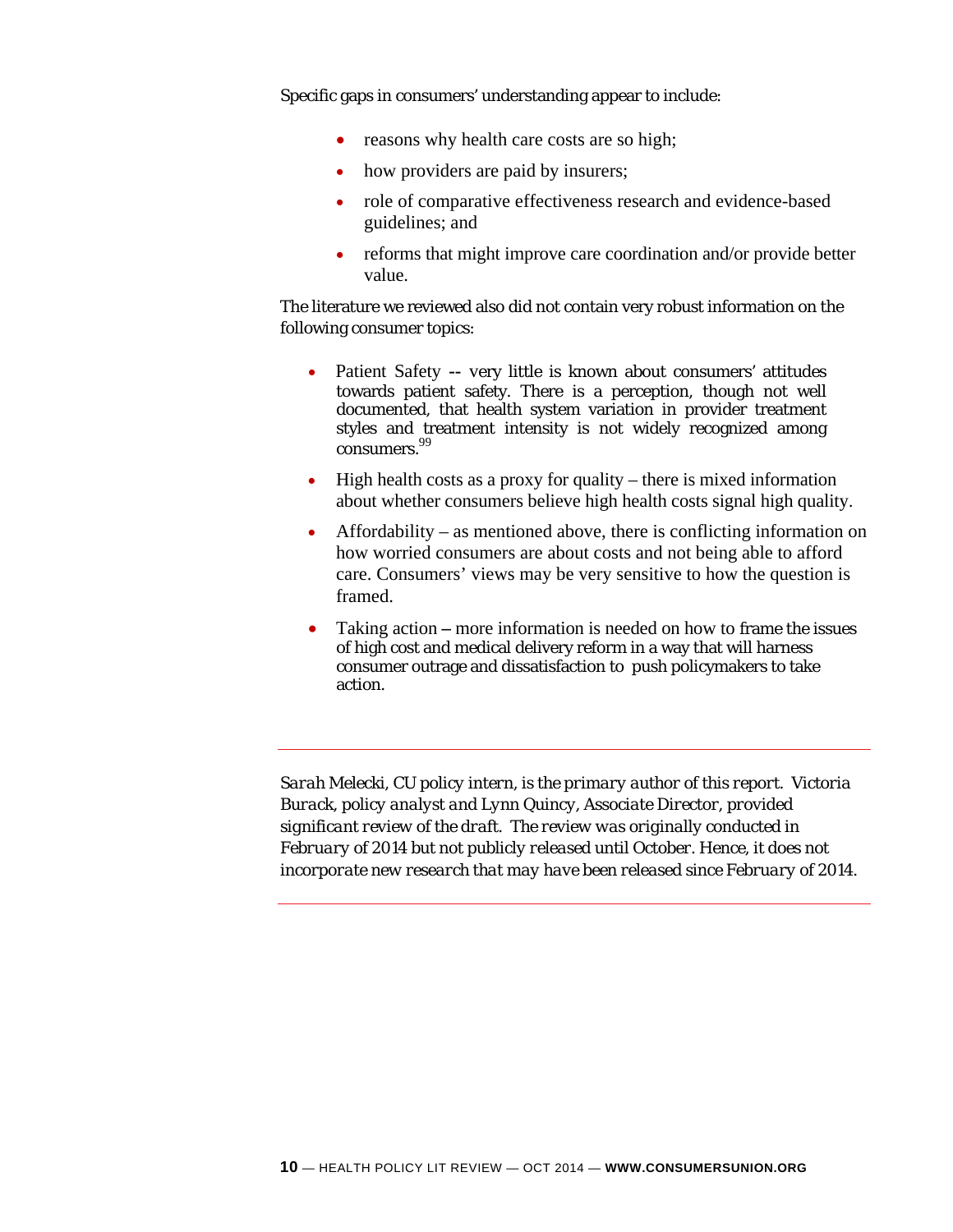#### **TABLE 1 — LITERATURE CONSULTED**

Bishop, Tara F., Matthew J. Press, Jayme L. Mendelsohn, & Lawrence P. Casalino. "Electronic Communication Improves Access, But Barriers To Its Widespread Adoption Remain." *Health Affairs*, 32, No. 8 (2013).

Bush Foundation. "Public Conversations and Public Solutions: Making Health and Health Care Better in Minnesota." Citizen Solutions: A Different Conversation About Fixing Health Care. Engagement Results, August 2012.

Business Group Health. "Communication Challenges: Communicating With Employees About Evidence-Based Health Care." The Communication Toolkit: Helping Your Employees and Members Get High Quality Health Care.

California HealthCare Foundation. "Value Judgment; Helping Health Care Consumers Use Quality and Cost Information." *California HealthCare Foundation*, December 2012.

Carman, Kristin L., Maureen Maurer, Jill Mathews Yegian, Pamela Dardess, Jeanne McGee, Mark Evers and Karen O. Marlo. "Evidence that Consumers Are Skeptical About Evidence-Based Health Care." *Health Affairs*, 29, no.7 (2010): 1400-1406.

Doble, John, Jared Bosk, Samantha DuPont. "Coping with the Cost of Health Care: How Do We Pay for What We Need?" Outcomes of the 2008 National Issues Forums. June, 2009.

Employee Benefit Research Institute. "2012 Health Confidence Survey: Americans Remain Confident About Health Care, Concerned About Costs, Following Supreme Court Decision." *EBRI*, September 2012, 33 no.9: 2-11.

Hibbard JH, Greene J, Sofaer S, Firminger K, Hirsh J. "An Experiment Shows that a Well-Designed Report on Costs and Quality Can Help Consumers Choose High-Value Care," *Health Affairs,* March 2012.

Keckley, PhD, Paul H. and Barbara Frink, PhD, FAAN. "Comparative effectiveness: Perspectives for Consideration." *Deloitte Center for Health Solutions*, 2009.

Keckley, PhD, Paul H. and Sheryl Coughlin, PhD, MHA. "Deloitte 2012 Survey of U.S. Health Care Consumers: The performance of the health care system and health care reform." *Deloitte Center for Health Solutions*, 2012.

Keckley, PhD, Paul H. and Sheryl Coughlign, PhD, MHA. "Deloitte 2012 Survey of U.S. Health Care Consumers: Consumers' utilization of the health care system." *Deloitte Center for Health Solutions*, 2012.

Lorber, Deborah. "Access, Affordability, and Insurance Complexity Are Often Worse in the United States Compared to 10 Other Countries." *The Commonwealth Fund*, November 13, 2013.

National Academy of Sciences. "Crossing the Quality Chasm: A New Health System for the 21<sup>st</sup> Century." *Institute of Medicine*, March 2001.

NPR, Robert Wood Johnson Foundation, Harvard School of Public Health. "Sick in America: Overall Results." *NPR, Robert Wood Johnson Foundation, Harvard School of Public Health*, March 2012.

Robert Wood Johnson Foundation. "Consumer Attitudes on Health Care Costs: Insights from Focus Groups in Four U.S. Cities, Anger and Confusion as Rising Premiums and High Deductibles Claim a Bigger Share of Household Budgets." *Robert Wood Johnson Foundation*, January 2013.

Robert Wood Johnson Foundation. "Consumer Beliefs and Use of Information about Health Care Cost, Resource Use, and Value: Findings from Consumer Focus Groups." *Robert Wood Johnson Foundation*, October 2012.

Robert Wood Johnson Foundation. "How to Report Cost Data to Promote High-Quality, Affordable Choices: Findings from Consumer Testing." *Robert Wood Johnson Foundation*, February 2014.

Robert Wood Johnson Foundation. "Talking About Health Care Payment Reform with U.S. Consumers: Key Communications Findings from Focus Groups." *Robert Wood Johnson Foundation*, April 2011.

Schleifer, David, Carolin Hagelskamp, and Christopher DiStasi. "Curbing Health-Care Costs: Are Citizens Ready to Wrestle with Tough Choices?" *Public Agenda and Kettering Foundation*, 2014.

Stremikis, Kristof, Cathy Schoen, and Ashley-Kay Fryer. "A Call for Change: The 2011 Commonwealth Fund Survey of Public Views of the U.S. Health System." T*he Commonwealth Fund*, April 2011.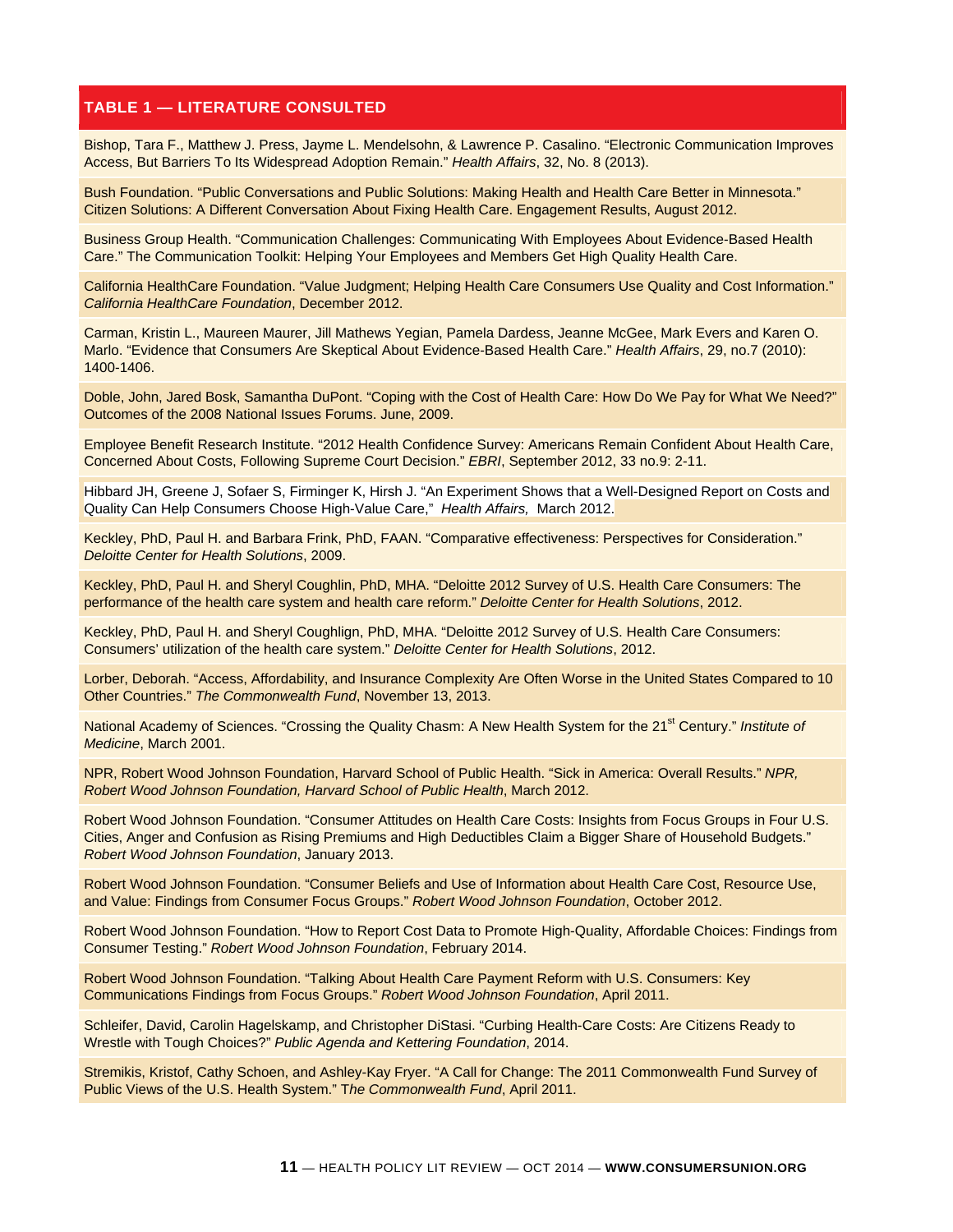## **ConsumersUnion**

#### POLICY & ACTION FROM CONSUMER REPORTS

Consumers Union is the policy and advocacy division of Consumer Reports. We have a long history of advocating for improvements in the consumer marketplace. Since our creation in 1936, we have worked for safer, more affordable, and better quality products and services at both the state and federal levels. We are a non-profit, non-partisan organization with an overarching mission to test, inform and protect.

#### **WWW.CONSUMERSUNION.ORG**

#### **HEADQUARTERS**

101 Truman Ave, Yonkers, NY 10703 Phone: (914) 378-2000 Fax: (914) 378-2928

#### **WASHINGTON DC OFFICE**

1101 17th St. NW, Suite 500, Washington, DC 20036 Phone: (202) 462-6262 Fax: (202) 265-9548

#### **SOUTHWEST OFFICE** 506 West 14th St., Suite A, Austin, Texas 78701 Phone: (512) 477-4431 Fax: (512) 477-8934

**WEST COAST OFFICE** 1535 Mission St., San Francisco, CA 94103 Phone: (415) 431-6747 Fax: (415) 431-0906

#### **ENDNOT TES**

- <sup>1</sup> California HealthCare Foundation. Value Judgment; Helping Health Care Consumers Us and Cost Information, 4.
- 2 Robert Wood Johnson Foundation, Consumer Attitudes on Health Care Costs: Insights from Focus Groups in Four U.S. Cities, 1. ise Quality<br>from Focu<br>from Focu<br>from Focu<br>h Care<br>eed?, p. 8.<br>he United<br>erica, 20.<br>Frica, 7-9.<br>from Focu<br>J.S.<br>J.S.<br>J.S.
- <sup>3</sup> Robert Wood Johnson Foundation, Consumer Attitudes on Health Care Costs: Insights from Focus Groups in Four U.S. Cities, 2.
- <sup>4</sup> Public Agenda, p. 10
- <sup>5</sup> Bush Foundation, Public Conversations and Public Solutions: Making Health and Health Care Better in Minnesota, p. 18.
- <sup>6</sup> Bush Foundation, Public Conversations and Public Solutions: Making Health and Health Care Better in Minnesota, p. 18.
- $^7$  Doble, John et al. Coping with the Cost of Health Care: How Do We Pay for What We Need?, p. 8.
- <sup>8</sup> Keckley, PhD, Paul H. et al. Deloitte 2012 Survey of U.S. Health Care Consumers, 4.
- <sup>9</sup> Lorber, Deborah. Access, Affordability, and Insurance Complexity Are Often Worse in the United States Compared to 10 Other Countries, 1.
- <sup>10</sup> NPR, Robert Wood Johnson Foundation, Harvard School of Public Health. Sick in America, 20.
- <sup>11</sup> Schleifer, David et. al. Curbing Health-Care Costs, 4.
- <sup>12</sup> Keckley, PhD, Paul H. et al. Deloitte 2012 Survey of U.S. Health Care Consumers, 4.
- <sup>13</sup> Schleifer, David et. al. Curbing Health-Care Costs, 5.
- <sup>14</sup> Keckley, PhD, Paul H. et al. Deloitte 2012 Survey of U.S. Health Care Consumers, 3.
- <sup>15</sup> NPR, Robert Wood Johnson Foundation, Harvard School of Public Health. Sick in America, 7-9.
- <sup>16</sup> Schleifer, David et. al. Curbing Health-Care Costs, 10.
- <sup>17</sup> Robert Wood Johnson Foundation, Consumer Attitudes on Health Care Costs: Insights from Focus Groups in Four U.S. Cities, 3.
- <sup>18</sup> Schleifer, David et. al. Curbing Health-Care Costs, 4.
- <sup>19</sup> Robert Wood Johnson Foundation. Talking About Health Care Payment Reform with U.S. Consumers, 2.
- <sup>20</sup> Robert Wood Johnson Foundation. Talking About Health Care Payment Reform with U.S. Consumers, 5
- <sup>21</sup> Robert Wood Johnson Foundation. Talking About Health Care Payment Reform with U.S. Consumers, 5.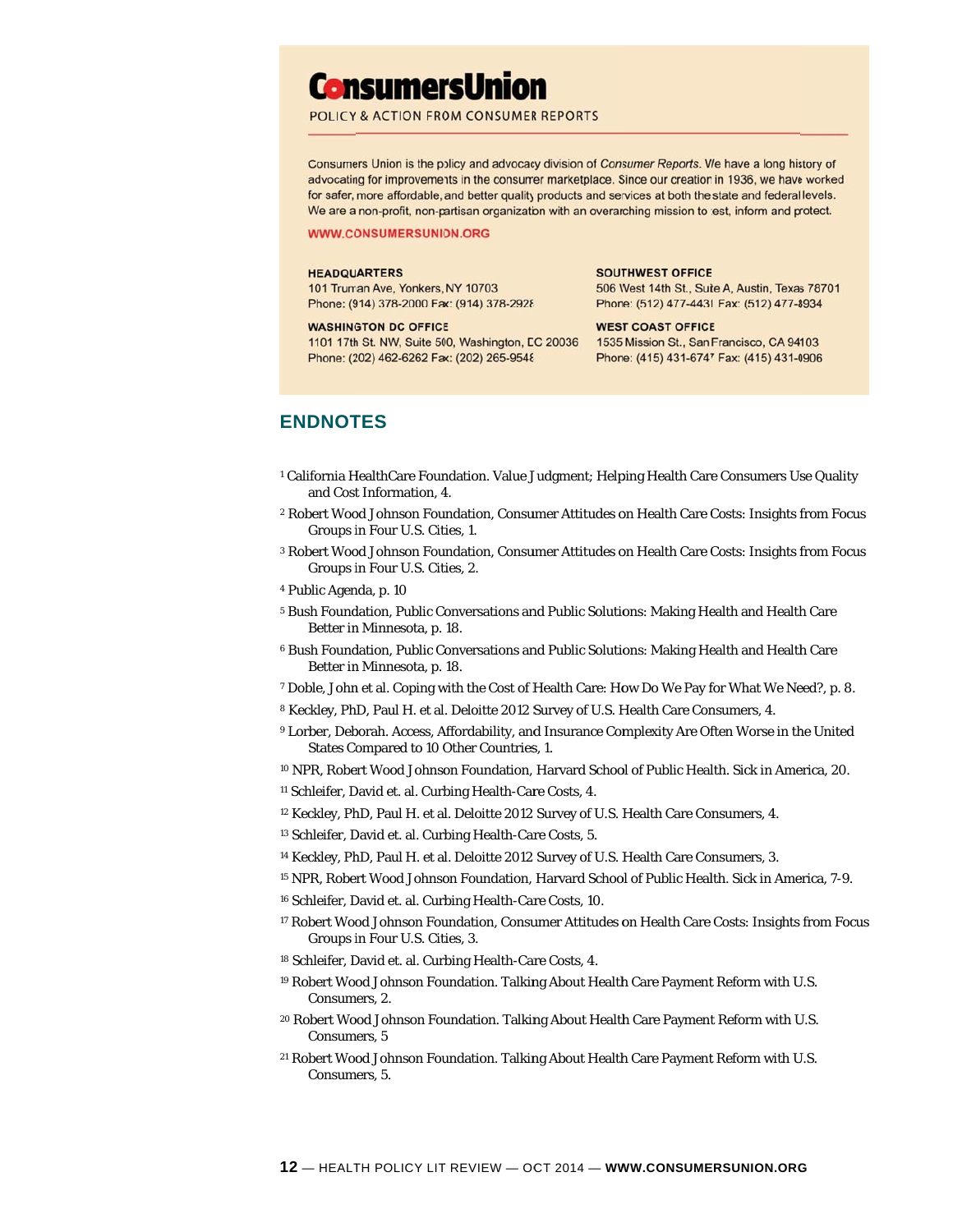- 22 Robert Wood Johnson Foundation, Consumer Attitudes on Health Care Costs: Insights from Focus Groups in Four U.S. Cities, 1.
- 23 Robert Wood Johnson Foundation. Talking About Health Care Payment Reform with U.S. Consumers, 5.
- 24 Schleifer, David et. al. Curbing Health-Care Costs, 12.
- 25 Robert Wood Johnson Foundation, Consumer Beliefs and Use of Information about Health Care Cost, Resource Use, and Value, 3.
- 26 Carman, Kristin L. et al. Evidence that Consumers Are Skeptical About Evidence-Based Health Care, 1402.
- 27 Carman, Kristin L. et al. Evidence that Consumers Are Skeptical About Evidence-Based Health Care, 1403.
- 28 Business Health Group. The Communication Toolkit, 2.
- 29 California HealthCare Foundation. Value Judgment; Helping Health Care Consumers Use Quality and Cost Information, 1.
- 30 Robert Wood Johnson Foundation, Consumer Beliefs and Use of Information about Health Care Cost, Resource Use, and Value, 3-4.
- 31 Hibbard et al, Health Affairs, March 2012.
- 32 Robert Wood Johnson Foundation, Consumer Attitudes on Health Care Costs: Insights from Focus Groups in Four U.S. Cities, 2.
- 33 Hibbard et al, Health Affairs, March 2012.
- 34 Keckley, PhD, Paul H. et al. Deloitte 2012 Survey of U.S.Health Care Consumers: Consumers' utilization of the health care system, Health Care Consumers, p. 10.
- 35 Keckley, PhD, Paul H. et al. Deloitte 2012 Survey of U.S. Health Care Consumers, 3.
- 36 Schleifer, David et. al. Curbing Health-Care Costs, 7.
- 37 Keckley, PhD, Paul H. et al. Deloitte 2012 Survey of U.S. Health Care Consumers, 3.
- 38 Schleifer, David et. al. Curbing Health-Care Costs, 7.
- 39 Carman, Kristin L. et al. Evidence that Consumers Are Skeptical About Evidence-Based Health Care, 1403.
- 40 Schleifer, David et. al. Curbing Health-Care Costs, 8.
- 41 Keckley, PhD, Paul H. et al. Deloitte 2012 Survey of U.S. Health Care Consumers, 3.
- 42 Schleifer, David et. al. Curbing Health-Care Costs, 9.
- 43 Robert Wood Johnson Foundation. Talking About Health Care Payment Reform with U.S. Consumers, 5.
- 44 Schleifer, David et. al. Curbing Health-Care Costs, 14.
- 45 Schleifer, David et. al. Curbing Health-Care Costs, 7.
- 46 Keckley, PhD, Paul H. et al. Comparative Effectiveness: Perspectives for Consideration, 12
- 47 Stremikis, Kristof et al. A Call for Change: The 2011 Commonwealth Fund Survey of Public Views of the U.S. Health System, p. 2.
- 48 Schoen, Cathy et al. Access, Affordability, and Insurance Complexity Are Often Worse in the United States Compared to 10 Other Countries, The Commonwealth Fund, 2.
- 49 Schoen, Cathy et al. Access, Affordability, and Insurance Complexity Are Often Worse in the United States Compared to 10 Other Countries, The Commonwealth Fund, 1-2.
- 50 Schleifer, David et. al. Curbing Health-Care Costs, 18.
- 51 Keckley, PhD, Paul H. et al. Deloitte 2012 Survey of U.S. Health Care Consumers, 6.
- 52 Bishop, Tara F. et al. Electronic Communication Improves Access, But Barriers to Its Widespread Adoption Remain, 4-5.
- 53 Schleifer, David et. al. Curbing Health-Care Costs, 12-13.
- 54 Schleifer, David et. al. Curbing Health-Care Costs, 13.
- 55 Schleifer, David et. al. Curbing Health-Care Costs, 13.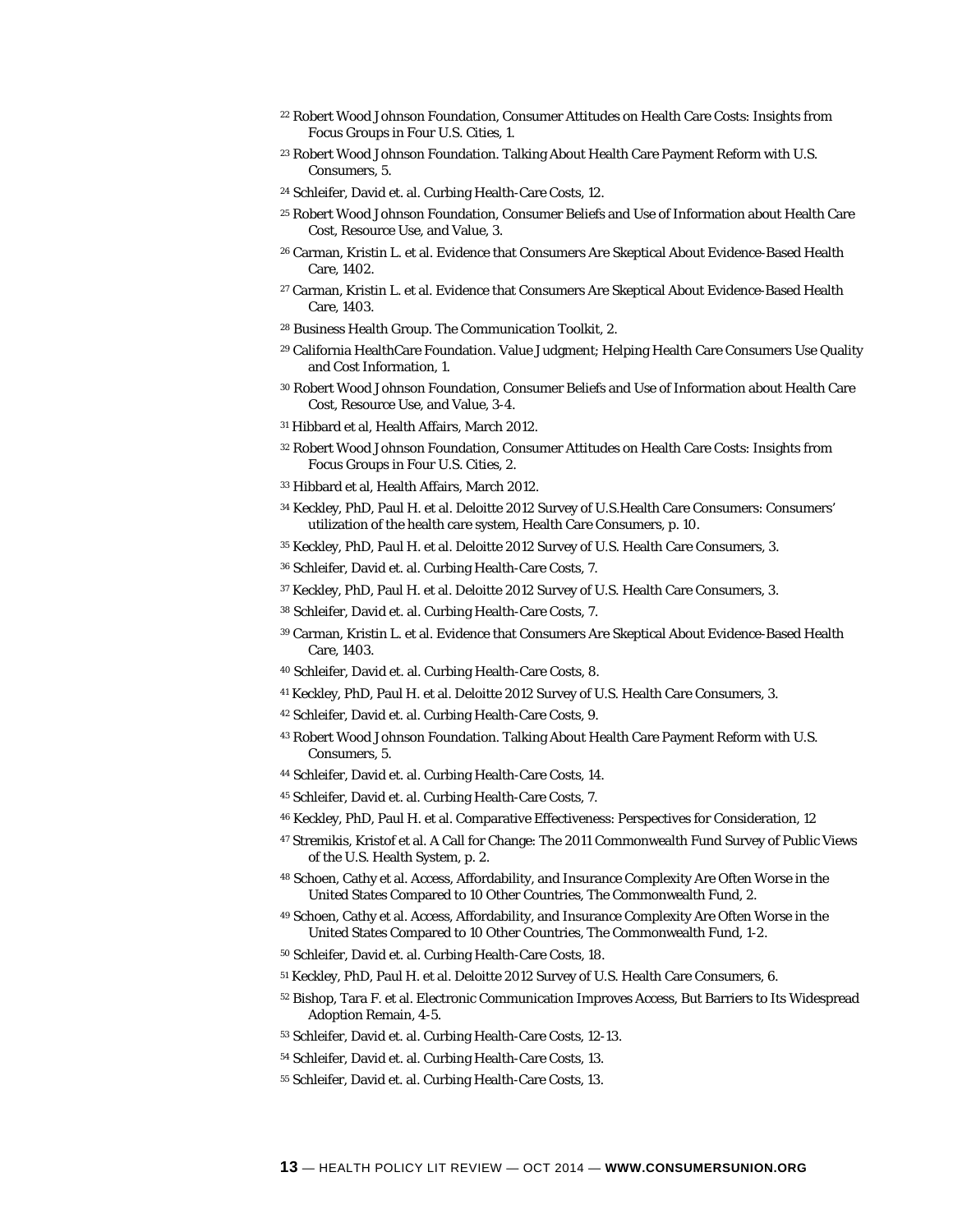- 56Robert Wood Johnson Foundation. Talking About Health Care Payment Reform with U.S. Consumers, 5.
- 57 Business Health Group. The Communication Toolkit, 2.
- 58 Carman, Kristin L. et al. Evidence that Consumers Are Skeptical About Evidence-Based Health Care, 1404.
- 59 Robert Wood Johnson Foundation. Talking About Health Care Payment Reform with U.S. Consumers, 5.
- 60 Keckley, PhD, Paul H. et al. Deloitte 2012 Survey of U.S. Health Care Consumers, 6.
- 61 Bush Foundation, Public Conversations and Public Solutions: Making Health and Health Care Better in Minnesota, p. 19.
- 62 Schleifer, David et. al. Curbing Health-Care Costs, 9.
- 63 Schleifer, David et. al. Curbing Health-Care Costs, 17.
- <sup>64</sup> Keckley, PhD, Paul H. et al. Deloitte 2012 Survey of U.S. Health Care Consumers: Consumers' utilization of the health care system, p. 2.
- 65 Keckley, PhD, Paul H. et al. Deloitte 2012 Survey of U.S.Health Care Consumers: Consumers' utilization of the health care system, Health Care Consumers, p. 2.
- 66 California HealthCare Foundation. Value Judgment; Helping Health Care Consumers Use Quality and Cost Information, 4.
- 67 California HealthCare Foundation. Value Judgment; Helping Health Care Consumers Use Quality and Cost Information, 3.
- 68 Schleifer, David et. al. Curbing Health-Care Costs, 17.
- 69 Robert Wood Johnson Foundation, Consumer Attitudes on Health Care Costs: Insights from Focus Groups in Four U.S. Cities, 2.
- 70 Schleifer, David et. al. Curbing Health-Care Costs, 14.
- 71 Bush Foundation, Public Conversations and Public Solutions: Making Health and Health Care Better in Minnesota, p. 14.
- 72 Doble, John et al. Coping with the Cost of Health Care: How Do We Pay for What We Need?, p.
- 73 Robert Wood Johnson Foundation. Talking About Health Care Payment Reform with U.S. Consumers, 8.
- 74 NPR, Robert Wood Johnson Foundation, Harvard School of Public Health. Sick in America, 2.
- 75 Schleifer, David et. al. Curbing Health-Care Costs, 10.
- 76 Employee Benefit Research Institute. 2012 Health Confidence Survey, September 2012.
- 77 Schleifer, David et. al. Curbing Health-Care Costs, 19.
- 78 Robert Wood Johnson Foundation, Consumer Attitudes on Health Care Costs: Insights from Focus Groups in Four U.S. Cities, 2.
- 79 Robert Wood Johnson Foundation. Talking About Health Care Payment Reform with U.S. Consumers, 6.
- 80 Robert Wood Johnson Foundation. Talking About Health Care Payment Reform with U.S. Consumers, 7.
- 81 Robert Wood Johnson Foundation. Talking About Health Care Payment Reform with U.S. Consumers, 8.
- 82 Robert Wood Johnson Foundation. Talking About Health Care Payment Reform with U.S. Consumers, 6.
- 83 Robert Wood Johnson Foundation. Talking About Health Care Payment Reform with U.S. Consumers, 7.
- 84Robert Wood Johnson Foundation. Talking About Health Care Payment Reform with U.S. Consumers, 7.
- 85 Robert Wood Johnson Foundation. Talking About Health Care Payment Reform with U.S. Consumers, 7-8.